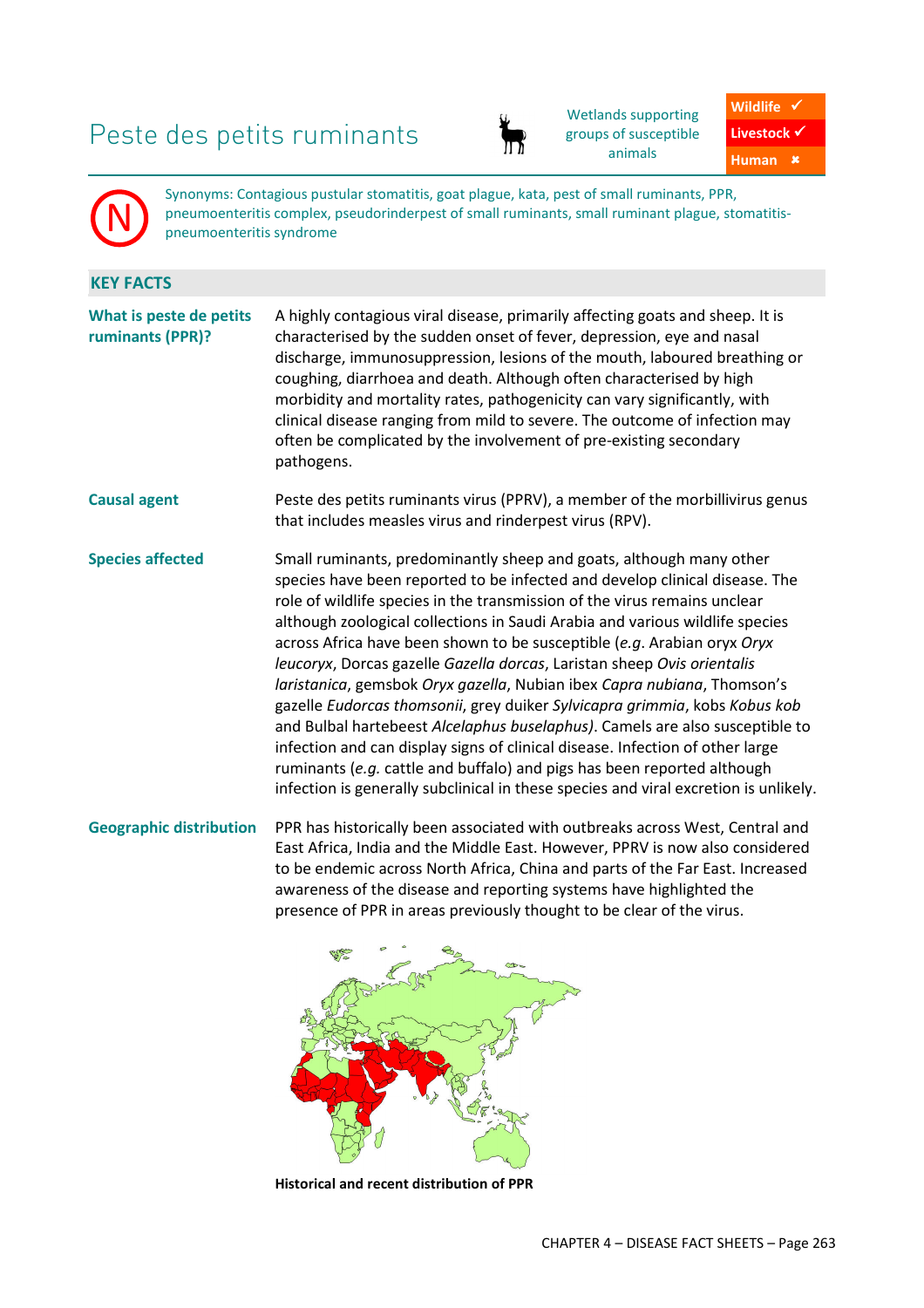| <b>Environment</b>                                                  | Any areas that support the existence of susceptible animals, including<br>wetlands.                                                                                                                                                                                                                                                                                                                                                                                                                                                                                                                                                           |  |
|---------------------------------------------------------------------|-----------------------------------------------------------------------------------------------------------------------------------------------------------------------------------------------------------------------------------------------------------------------------------------------------------------------------------------------------------------------------------------------------------------------------------------------------------------------------------------------------------------------------------------------------------------------------------------------------------------------------------------------|--|
| <b>TRANSMISSION AND SPREAD</b>                                      |                                                                                                                                                                                                                                                                                                                                                                                                                                                                                                                                                                                                                                               |  |
| <b>Vector(s)</b>                                                    | Although PPRV is not vector-borne, it may be spread mechanically by infected<br>animals and contaminated objects (see below).                                                                                                                                                                                                                                                                                                                                                                                                                                                                                                                 |  |
| <b>How is the disease</b><br>transmitted to animals?                | PPRV is most effectively transmitted between animals by direct contact, often<br>through the inhalation of infective droplets. However, the virus is known to<br>be excreted in eye and nasal discharge as well as, to a lesser extent, in urine<br>and faecal matter. The UV lability and temperature sensitivity of the virus<br>reduce the likelihood of transmission via routes other than droplet spread.                                                                                                                                                                                                                                |  |
|                                                                     | Transmission via infected bedding, water, feed troughs and other inanimate<br>objects (fomites) is possible but is thought to occur at a very low level. There<br>is currently no evidence for vertical transmission of PPRV (i.e. mother to<br>offspring).                                                                                                                                                                                                                                                                                                                                                                                   |  |
| <b>How does the disease</b><br>spread between groups<br>of animals? | PPRV is considered to be highly infectious, often spreading rapidly between<br>groups of susceptible animals. Wherever animals are in close contact the<br>potential for transmission exists e.g. markets. The variability in virulence<br>between different isolates of the virus is currently poorly understood.<br>However, animals can excrete and therefore spread the virus in the absence<br>of clinical disease, often allowing the spread of virus to naïve populations<br>when groups of animals are moved. Clinical disease is often preceded by a 4-5<br>day incubation period where animals must be considered to be contagious. |  |
|                                                                     | The appearance of clinical PPR in an area may be associated with: the<br>introduction of animals from another area; the general movement of animals;<br>contact with livestock returning unsold from market; contact with traded<br>livestock or nomadic animals (e.g. shared grazing, water, housing); and<br>husbandry changes.                                                                                                                                                                                                                                                                                                             |  |
| How is the disease<br>transmitted to humans?                        | PPRV is not known to be infectious for humans.                                                                                                                                                                                                                                                                                                                                                                                                                                                                                                                                                                                                |  |
| <b>IDENTIFICATION AND RESPONSE</b>                                  |                                                                                                                                                                                                                                                                                                                                                                                                                                                                                                                                                                                                                                               |  |
| <b>Field signs</b>                                                  | PPR can quickly spread in populations of naïve small ruminants and cause the<br>following symptoms:<br>fever<br>dry muzzle and dull coat<br>discharge from the eyes, mouth and nose<br>ш<br>profound immunosuppression leading to the development of secondary<br>ш<br>infections<br>sores on mucous membranes particularly in the mouth<br>×<br>sudden onset of restless behaviour and depressed appetite<br>a.<br>scabs or nodules may be seen around the lips and muzzle in later stages<br>ш<br>laboured breathing, coughing and sneezing<br>ш<br>severe depression                                                                       |  |

- diarrhoea
- death (high mortality of up to 90% which can occur within 5-10 days after the onset of fever).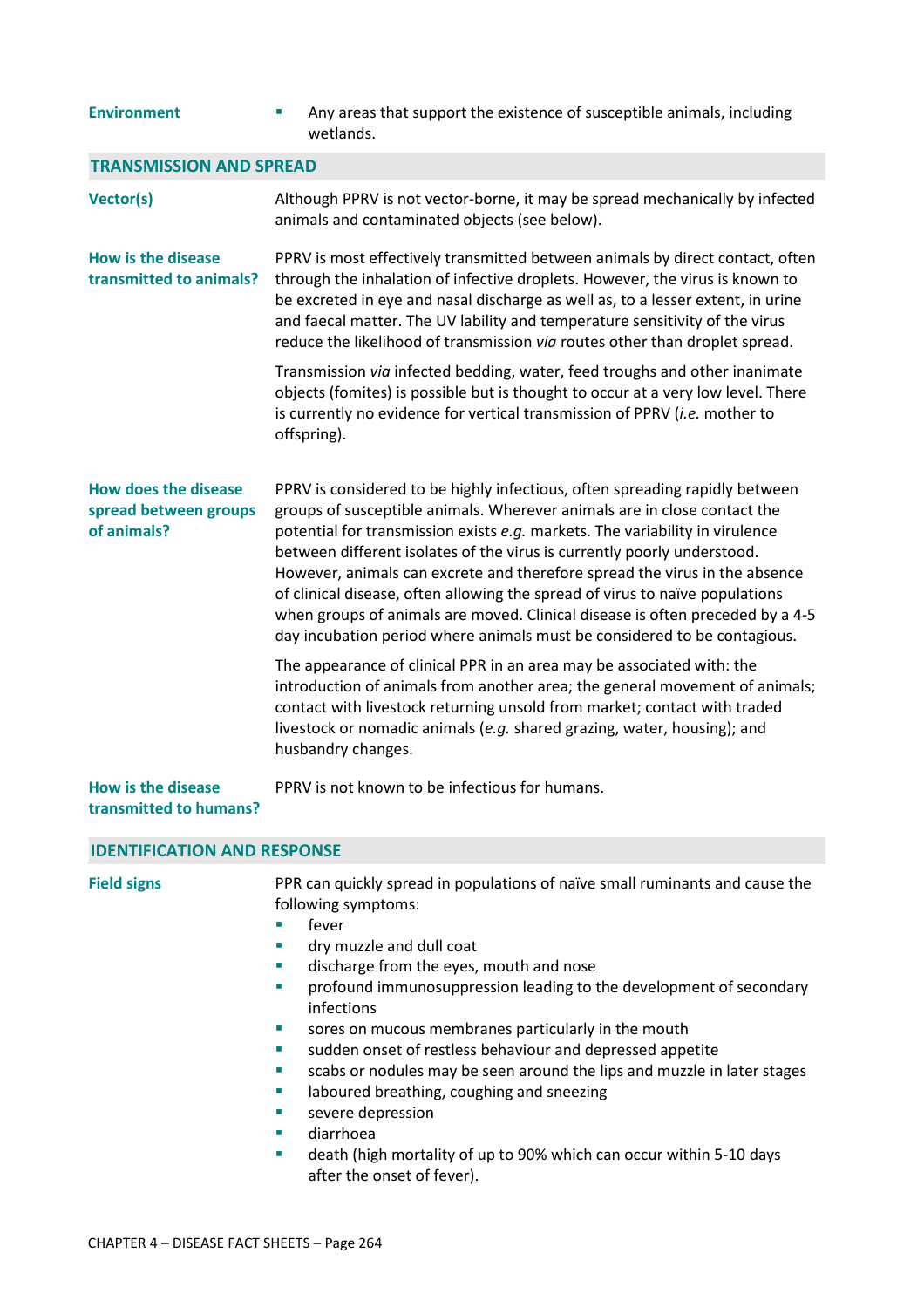As well as causing high morbidity and mortality, the virus can also circulate in a mild form and can be very difficult to diagnose in the field. Factors affecting the outcome of infection include breed, age, immunological competence, general health, and the presence of secondary infections.

**Recommended action if suspected**  PPR is a notifiable disease and suspected cases must be reported immediately to local and national authorities and the OIE.

Subsequent and additional measures:

- quarantine affected area and restrict movement of animals
- **EXECUTE:** avoid introduction of healthy animals
- collect samples (where appropriate and as directed)
- dispose of carcases (burning or burying as directed)
- disinfect in-contact fomites; most common disinfectants can be used.

**Diagnosis** A tentative diagnosis can be made based on the clinical signs described above.

> Laboratory confirmation is required for a definitive diagnosis of PPR as clinical signs are similar to many other diseases including bluetongue virus, contagious caprine pleuropneumonia, foot and mouth disease, contagious ecthyma, Nairobi sheep disease, capripox virus, pasteurellosis and others.

> Laboratory tests may detect the PPR virus itself, evidence of the presence of PPRV (virus antigen or genetic material) or antibodies against PPRV found in blood serum. Rapid laboratory diagnosis is achieved through immunocapture enzyme-linked immunosorbent assay (ELISA), counter immunoelectrophoresis, agar gel immunodiffusion and in some instances, polymerase chain reaction (PCR).

### **PREVENTION AND CONTROL IN WETLANDS**

- **Environment** Under ideal conditions (*i.e.* dark and cool) outside the body the virus is generally considered to be viable for less than four days and is able to spread only relatively short distances. The virus is inactivated by UV light and most lipid-solvent based detergents and is both thermo- (>70°C) and pH-labile (inactivated at pH <5.6 and > 9.6).
	- The virus may survive for short periods in carcases and in refrigerated meat, and may survive for several months in salted or frozen meat.
	- It is not well understood how the virus is maintained between outbreaks.

**Livestock** Livestock stakeholders are advised to monitor susceptible animals closely and frequently for any signs of disease or developing illness. Where possible, any newly acquired small ruminants should be quarantined for a minimum of 21 days and monitored, before being released.

### **Epidemic**

When PPR appears in a previously unaffected area, the following is advised:

- **Rapid identification and confirmation of the disease.** 
	- Contact a veterinarian immediately if unusual illness is noticed.
- **Humane slaughter and disposal of affected animals.**  Infected animal carcases should be burned or buried deep, along with their contact fomites (bedding, feed *etc*).
- **Strict quarantine and control of movements.**  Quarantine affected areas and avoid the introduction of healthy animals; isolate affected animals from the rest of the herd; do not allow contact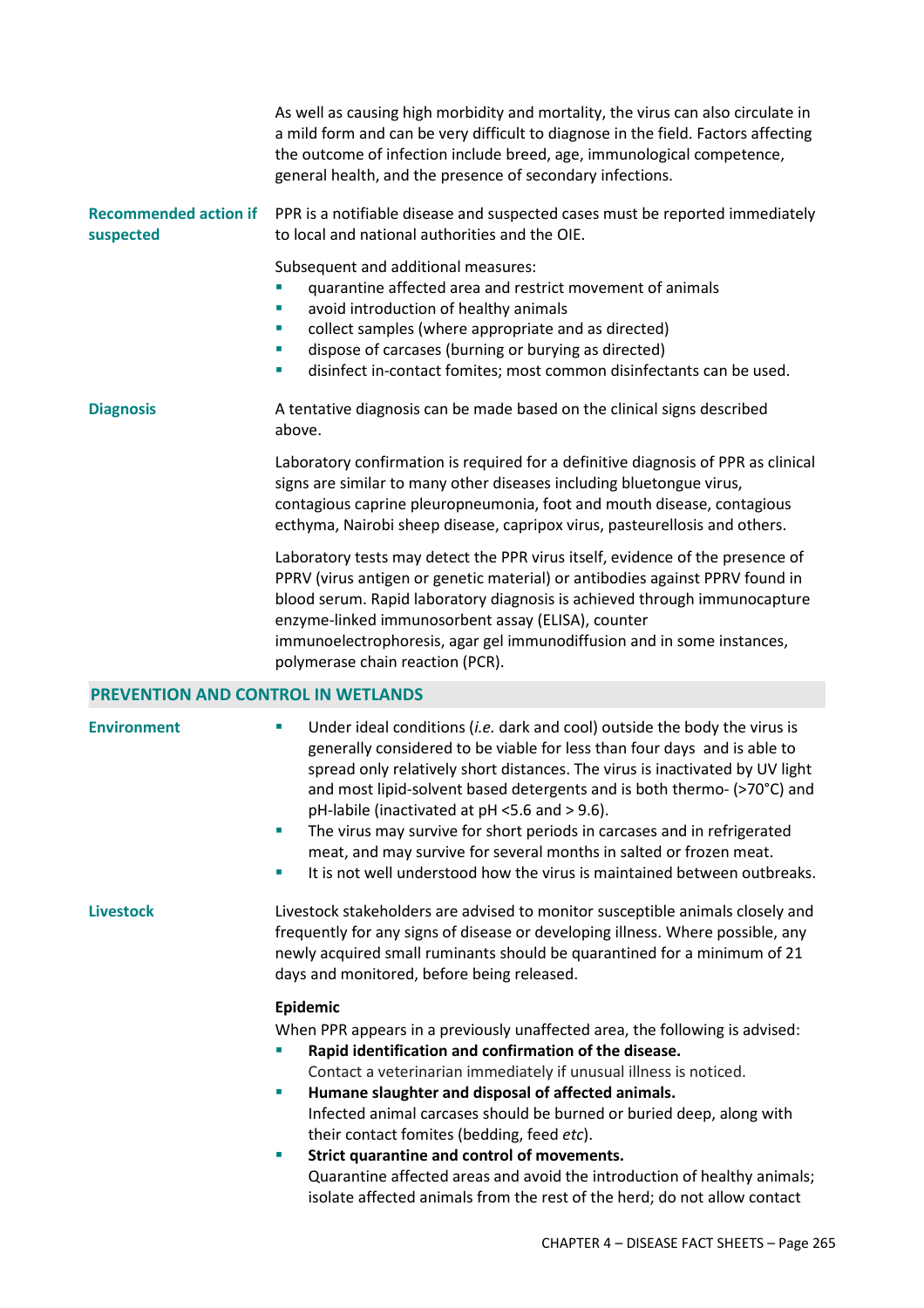between sick animals and neighbouring livestock; restrict the movement of small ruminants to and from affected areas.

|                            | <b>Disinfection and cleaning</b><br>u,<br>Thoroughly clean and disinfect all contaminated areas and items<br>(including holding pens, physical perimeters, clothing and equipment)<br>with lipid solvent solutions of high or low pH and disinfectants.<br>Monitor all livestock and interaction with susceptible wild animals<br>u,<br>closely.<br>Vaccination<br>×<br>Consider and seek advice on the best use of vaccine; strategically 'ring'<br>vaccinate and/or vaccinate high-risk populations. |
|----------------------------|--------------------------------------------------------------------------------------------------------------------------------------------------------------------------------------------------------------------------------------------------------------------------------------------------------------------------------------------------------------------------------------------------------------------------------------------------------------------------------------------------------|
|                            | Endemic<br>In PPR-affected areas, disease outbreaks are controlled by a combination of<br>quarantine and vaccination:<br>Ring vaccination in areas surrounding a PPR outbreak. This involves<br>vaccinating susceptible animals in a given zone, forming a buffer of<br>immune individuals that then limit disease spread.<br>Vaccination of high-risk populations in high-risk areas (prophylactic<br>×<br>immunisation).                                                                             |
|                            | Both vaccinated animals and small ruminants that recover from infection with<br>PPRV generate a long lasting immunity that may last the lifetime of the<br>animal.                                                                                                                                                                                                                                                                                                                                     |
|                            | <b>Treatment</b><br>There is no specific treatment for PPR but antibiotics and other supportive<br>treatment may prevent secondary infections and decrease mortality.                                                                                                                                                                                                                                                                                                                                  |
| <b>Wildlife</b>            | The role of wildlife in the maintenance and transmission of PPR remains<br>unclear. However, numerous wildlife populations are susceptible and caution<br>must be taken, by restricting interaction of livestock with wildlife species, and<br>restricting movement of livestock where virus is known to be circulating.                                                                                                                                                                               |
| <b>Humans</b>              | Livestock stakeholders such as veterinarians, traders, community animal<br>health workers and members of pastoral communities, play an important role<br>in the prevention and control of PPR. Raising awareness of the disease (signs<br>of the disease, how the virus is spread, the role of trade and disease<br>diagnosis), its reporting and prevention, and how best to control outbreaks, is<br>fundamental to PPR control.                                                                     |
| <b>IMPORTANCE</b>          |                                                                                                                                                                                                                                                                                                                                                                                                                                                                                                        |
| <b>Effect on wildlife</b>  | The host range of PPR in wild animals is still not fully understood, and the<br>conservation status of some susceptible wildlife species could be at risk.                                                                                                                                                                                                                                                                                                                                             |
| <b>Effect on livestock</b> | PPR causes heavy losses to goat and sheep stock and is a major factor that<br>affects the development of sustainable agriculture and food security.                                                                                                                                                                                                                                                                                                                                                    |
| <b>Effect on humans</b>    | There is no evidence to suggest direct public health implications exist<br>although outbreaks threaten food security, especially for subsistence farmers,<br>causing a substantial reduction in the availability of animal protein, as well as<br>essential micro-nutrients, for human consumption.                                                                                                                                                                                                    |
| <b>Economic importance</b> | Direct and severe economic losses may be observed as a result of PPR,<br>especially for pastoralist households and populations that rely on small                                                                                                                                                                                                                                                                                                                                                      |